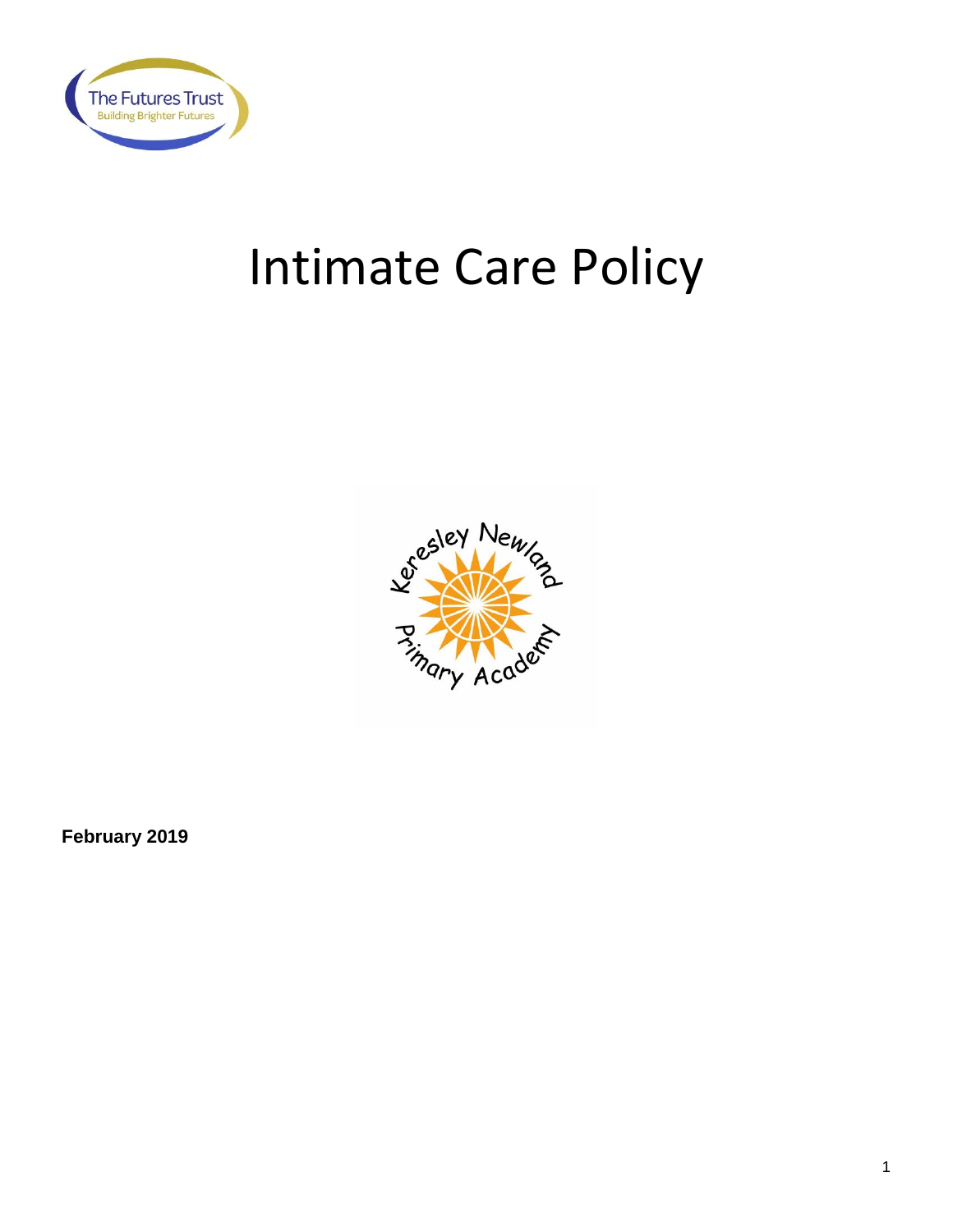# **1.0** - **Policy Information**

**1.2 -** This policy applies to Keresley Newland Primary Academy, including all paid and voluntary staff, and sessional workers operating on behalf of the academy.

**1.3 -** Any member of staff, parent or other individual who considers that the Policy has not been followed in respect of intimate care for their child should raise the matter with the Headteacher.

# **2.0 - Policy Introduction**

The Intimate Care Policy and Guidelines Regarding Children have been developed to safeguard children and staff. They apply to everyone involved in the intimate care of children.

Disabled children can be especially vulnerable. Staff involved with their intimate care need to be sensitive to their individual needs.

# **3.0 - Definition**

Intimate care may be defined as any activity required to meet the personal care needs of each individual child. Parents have a responsibility to advise staff of the intimate care needs of their child, and staff have a responsibility to work in partnership with children and parents.

Intimate care can include:

- Feeding
- Oral care
- Washing
- Dressing/undressing
- Toileting
- Menstrual Care
- Photographs
- Treatments such as enemas, suppositories, enteral feeds
- Catheter and stoma care
- Supervision of a child involved in intimate self-care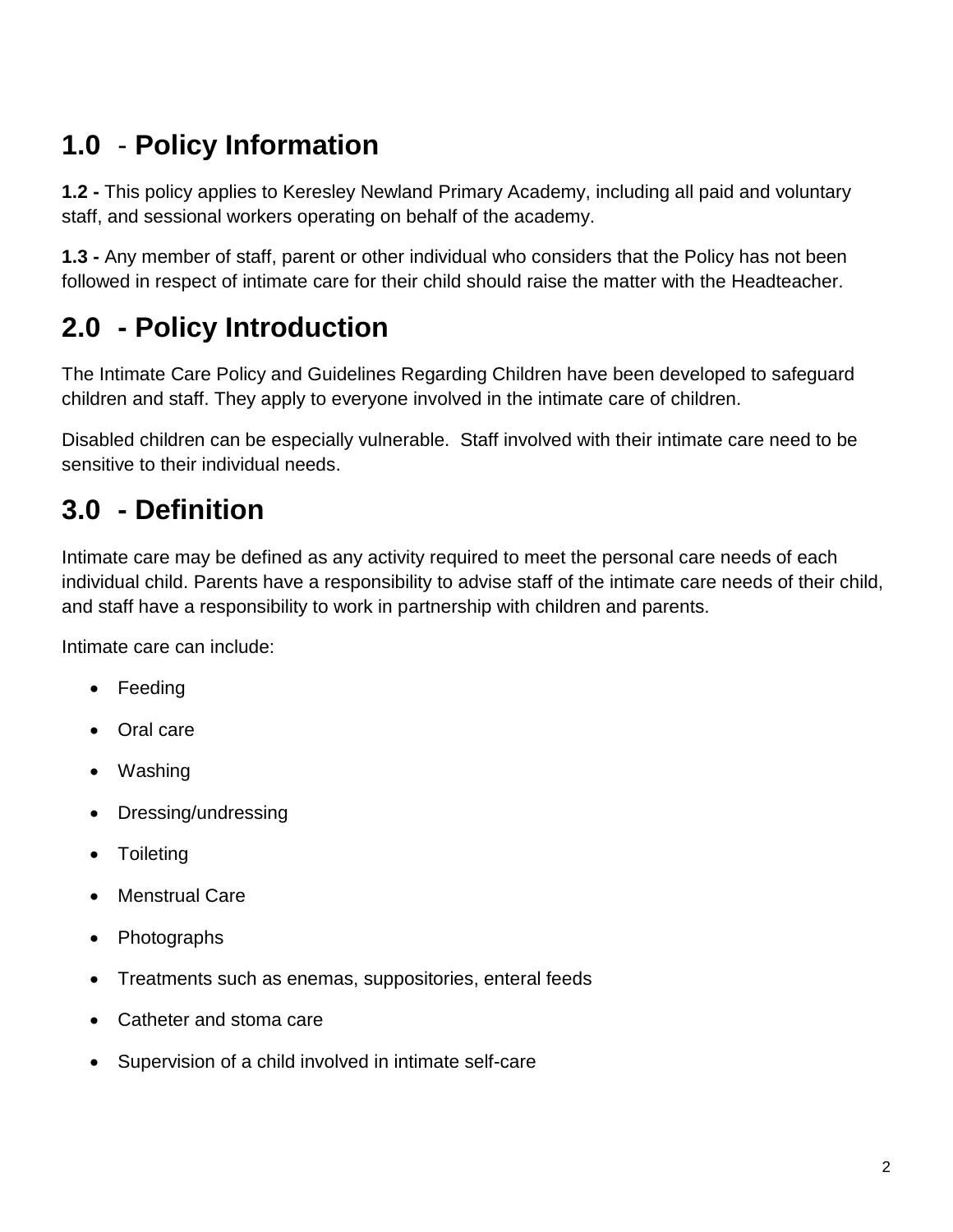# **4.0 - Principles of Intimate Care**

The following are the fundamental principles upon which the Policy and Guidelines are based:

- Every child has the right to be safe.
- Every child has the right to personal privacy.
- Every child has the right to be valued as an individual.
- Every child has the right to be treated with dignity and respect.
- Every child has the right to be involved and consulted in their own intimate care to the best of their abilities.
- Every child has the right to express their views on their own intimate care and to have such views taken into account.
- Every child has the right to have levels of intimate care that are as consistent as possible.

# **5.0 - Staff Responsibilities**

- All staff working with children must be vetted by the Academy. This includes students on work placement and volunteers. Vetting includes:
- DBS checks
- Pre-employment checks
- Two independent references
- Only named staff identified by the Headteacher should undertake the intimate care of children.
- All staff must be trained in the specific types of intimate care that they carry out and fully understand the Intimate Care Policy and Guidelines within the context of their work.
- Intimate care arrangements must be agreed by the Academy, parents / carers and child (if appropriate).
- Intimate care arrangements must be recorded in the child's personal file and consent forms signed by the parents / carers and child (if appropriate).
- Staff should not undertake any aspect of intimate care that has not been agreed between the Academy, parents / carers and child (if appropriate).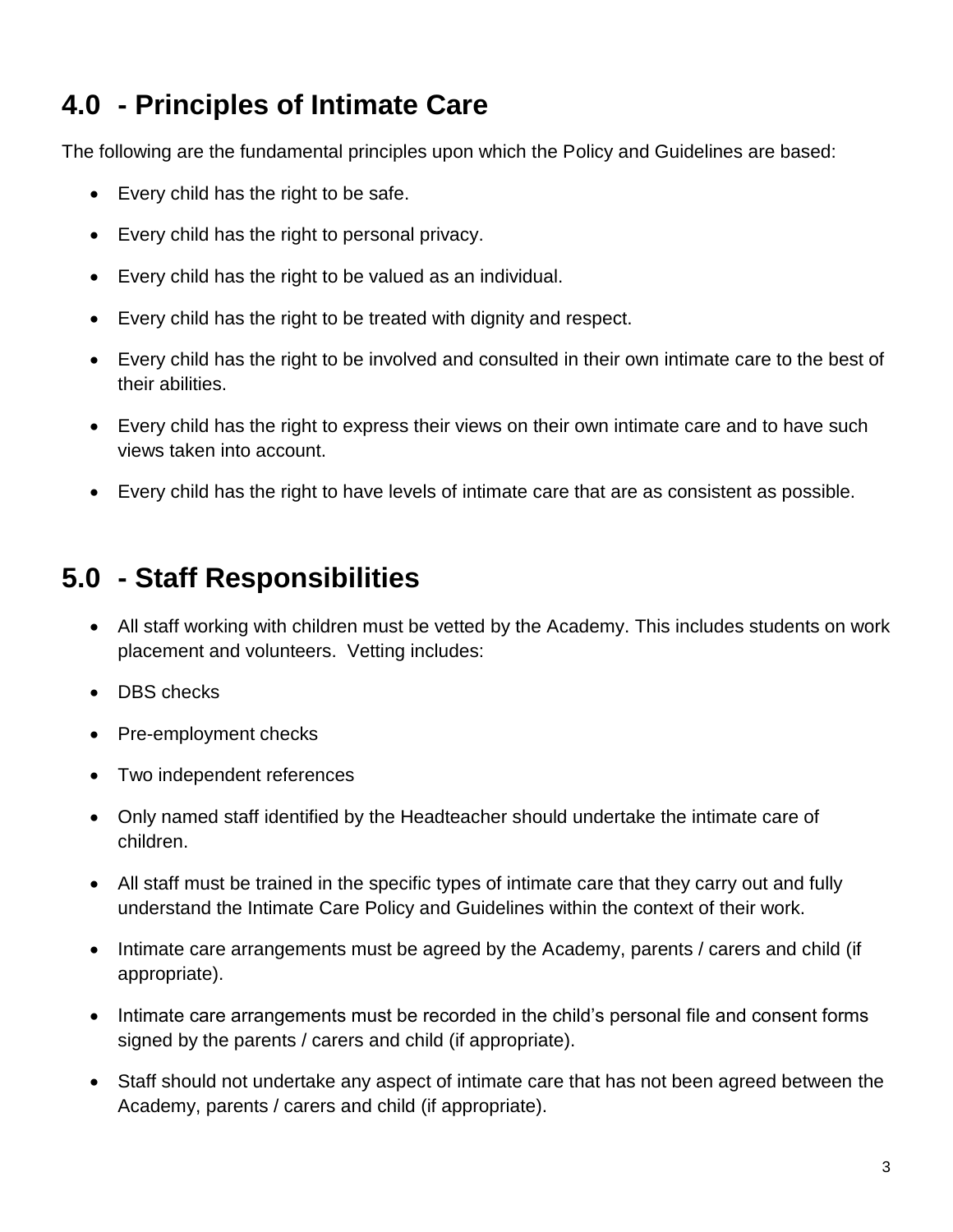- The Academy needs to make provisions for emergencies i.e. a staff member on sick leave. Additional trained staff should be available to undertake specific intimate care tasks. Do not assume someone else can do the task.
- Intimate care arrangements should be reviewed at least six monthly. The views of all relevant parties, including the child (if appropriate), should be sought and considered to inform future arrangements.
- If a staff member has concerns about a colleague's intimate care practice they must report this to their designated manager / teacher.

# **6.0 - Guidelines for Good Practice**

All children have the right to be safe and to be treated with dignity and respect. These guidelines are designed to safeguard children and staff.

They apply to every member of staff involved with the intimate care of children.

Disabled children can be especially vulnerable. Staff involved with their intimate care need to be sensitive to their individual needs.

Staff also need to be aware that some adults may use intimate care as an opportunity to abuse children. It is important to bear in mind that some care tasks / treatments can be open to misinterpretation. Adhering to these guidelines of good practice should safeguard children and staff.

#### **6.1 Involve the child in their intimate care**

Try to encourage a child's independence as far as possible in his / her intimate care. Where the child is fully dependent talk with them about what is going to be done and give them choice where possible.

Check your practice by asking the child / parent any likes / dislikes while carrying out intimate care and obtain consent.

#### **6.2 Treat every child with dignity and respect and ensure privacy appropriate to the child's age and situation**.

A lot of care is carried out by one staff member / carer alone with one child. The practice of providing one-one intimate care of a child alone is supported, unless the activity requires two persons for the greater comfort / safety of the child or the child prefers two persons.

#### **6.3 Make sure practice in intimate care is consistent**

As a child can have multiple carers a consistent approach to care is essential. Effective communication between parents / carers / agencies ensures practice is consistent.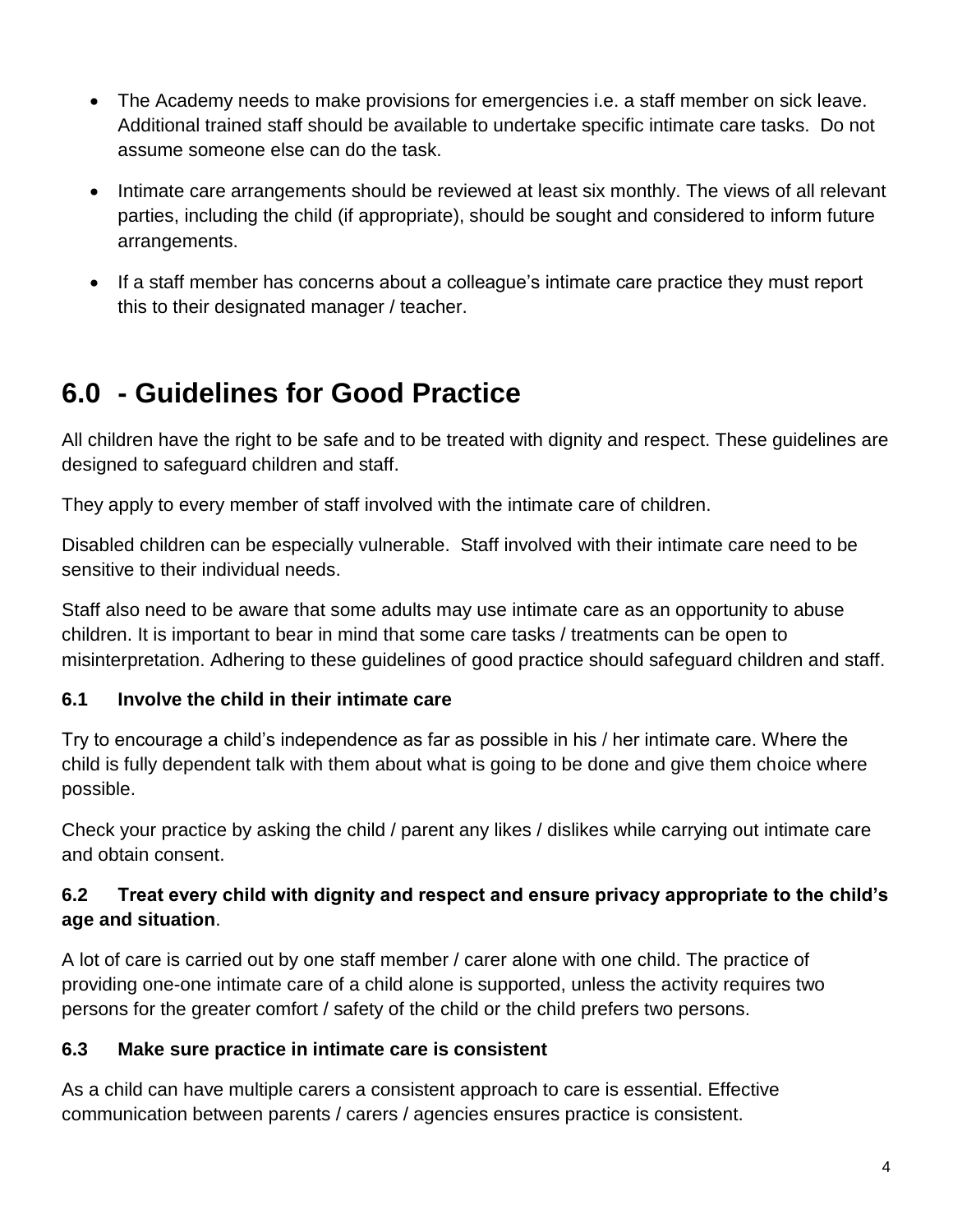#### **6.4 Be aware of own limitations**

Only carry out care activities you understand and feel competent and confident to carry out. If in doubt ASK. Some procedures must only be carried out by staff who have been formally trained and assessed e.g. enteral feeding, rectal diazepam.

#### **6.5 Promote positive self-esteem and body image.**

Confident, self-assured children who feel their body belongs to them are less vulnerable to sexual abuse. The approach you take to intimate care can convey lots of messages to a child about their body worth. Your attitude to a child's intimate care is important. Keeping in mind the child's age, routine care can be relaxed, enjoyable and fun.

#### **6.6 If you have any concerns you must report them.**

If you observe any unusual markings, discolourations or swelling including the genital area, report immediately to the Headteacher/Designated Safeguarding Lead.

If during the intimate care of a child you accidentally hurt them, or the child appears to be sexually aroused by your actions, or misunderstands or misinterprets something, reassure the child, ensure their safety and report the incident immediately to the Headteacher/Designated Safeguarding Lead.

Report and record any unusual emotional or behavioural response by the child.

A written record of concerns must be made and kept in the child's personal file.

It is important to follow your Academy's reporting and recording procedures.

Parents / carers must be informed about concerns.

# **7.0 - Working with children of the opposite sex**

#### **7.1 Principles:**

- There is a positive value in both male and female staff being involved with children.
- Ideally, every child should have the choice of carer for all their intimate care.
- The individual child's safety, dignity and privacy are of paramount importance.

The practical guidelines set out below, are written in the knowledge that the current ratio of female to male staff means we are far less likely to be able to offer the choice of same sex carer to male children.

#### **7.2 General Care**

Male and female staff can be involved with children of either sex in: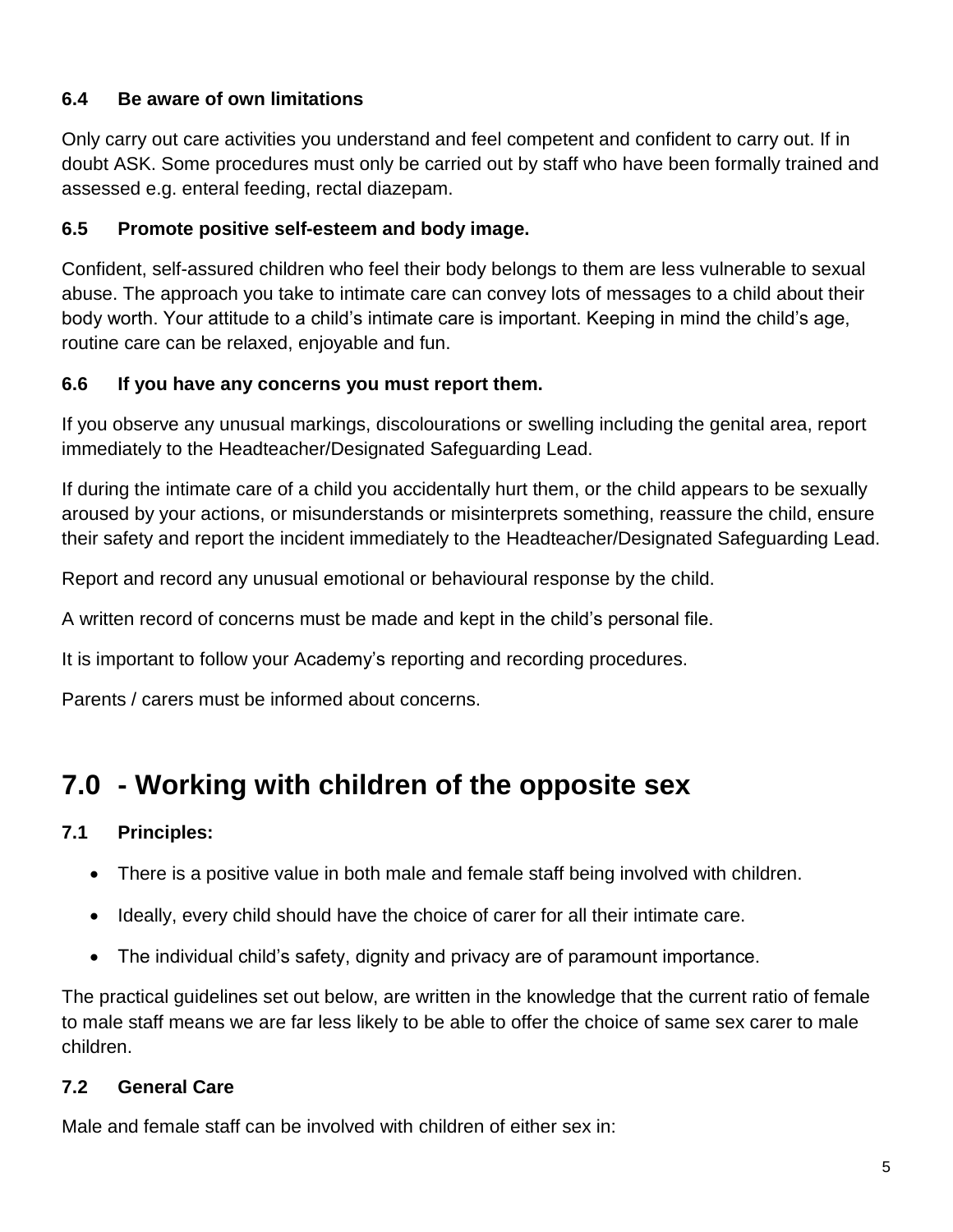- Keyworking and liaising with families.
- Co-ordinating of and contribution to a child's review.
- Meeting the developmental, emotional and recreational needs of the children.
- Escorting the children between sites, on outings and to clinics unless intimate care is needed.

#### **7.3 Intimate Care**

Wherever possible, boys and girls should be offered the choice of carer and second carer. Where there is any doubt that a child is able to make an informed choice on these issues, the child's parents are usually in the best position to act as advocates.

It may be possible to determine a child's wishes by observation of their reactions to the intimate care they receive. Do not assume that a child cannot make a choice.

The intimate care of boys / girls can be carried out by a member of staff of the opposite sex with the following provisions:

- The delivery of intimate care by professionally qualified staff will be governed by their professional code of conduct in conjunction with agency policy and procedures.
- When intimate care is being carried out, all children have the right to dignity and privacy i.e. they should be appropriately covered, the door closed or screens / curtains put in place.
- If the child appears distressed or uncomfortable when personal care tasks are being carried out, the care should stop immediately. Try to ascertain why the child is distressed and provide reassurance.
- Report concerns to the Headteacher and make a written record.
- Parents / carers must be informed about concerns.

### **8.0 Communication with children**

It is the responsibility of all staff caring for a child to ensure that they are aware of the child's method and level of communication.

Children communicate using different methods e.g. words, signs, symbols, body movements, eye pointing.

To ensure effective communication: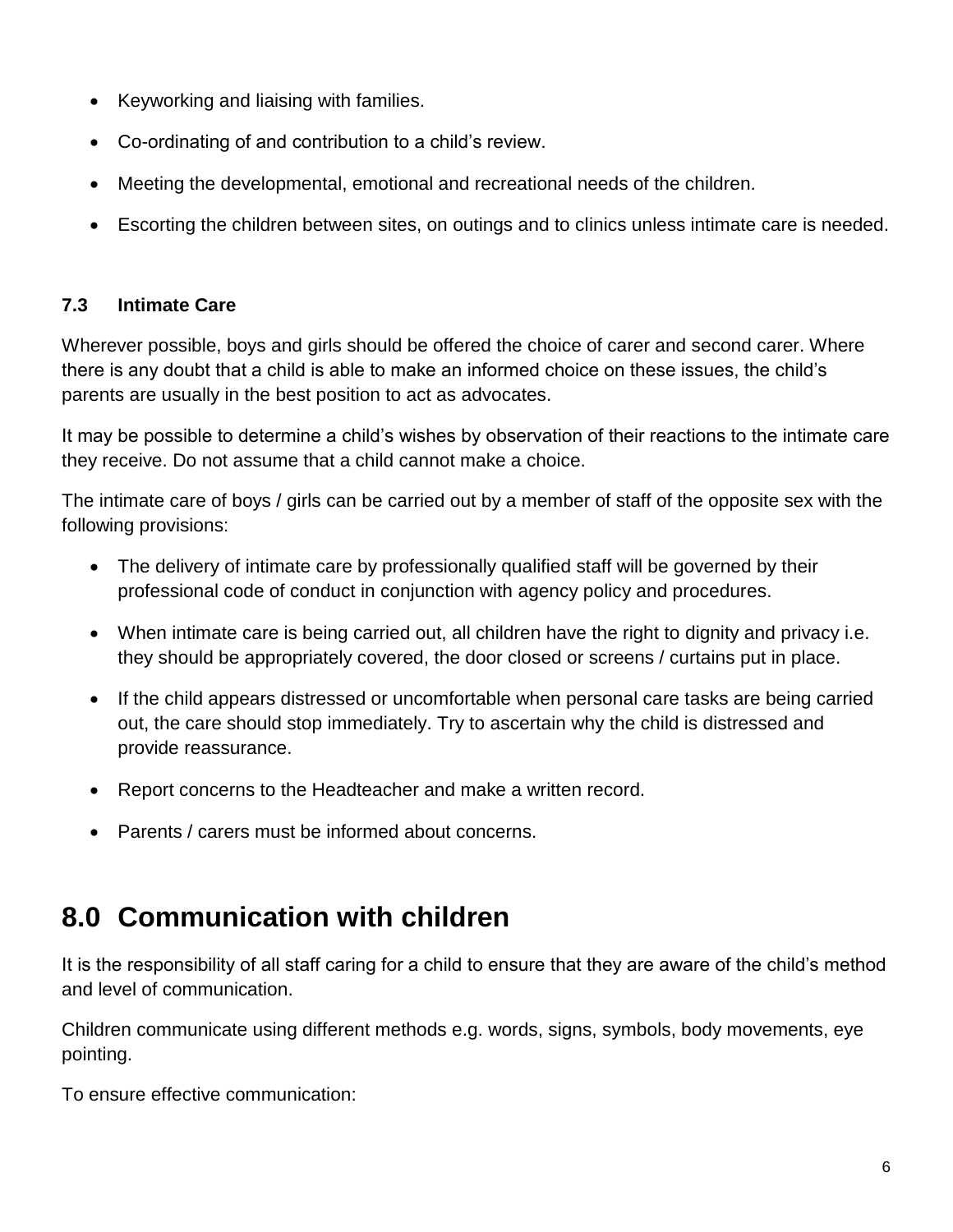- Ascertain how the child communicates e.g. consult with child, parent / carer and, if appropriate, communication needs must be recorded. Make eye contact at the child's level.
- Use simple language and repeat if necessary.
- Wait for response.
- Continue to explain to the child what is happening even if there is no response.
- Treat the child as an individual with dignity and respect.

#### **Appendix 1**

Communication Proforma for Intimate Care How I Communicate

Name:

Date:

I communicate using words / signs / communication book / communication aid / body movements.

I indicate my likes / preferences by

I indicate my dislikes by

I show I am happy by  $\angle$   $\equiv$   $\angle$  and unhappy by  $\angle$ 

If appropriate please complete the following

When I need to go to the toilet I

When I need changed I

Additional information